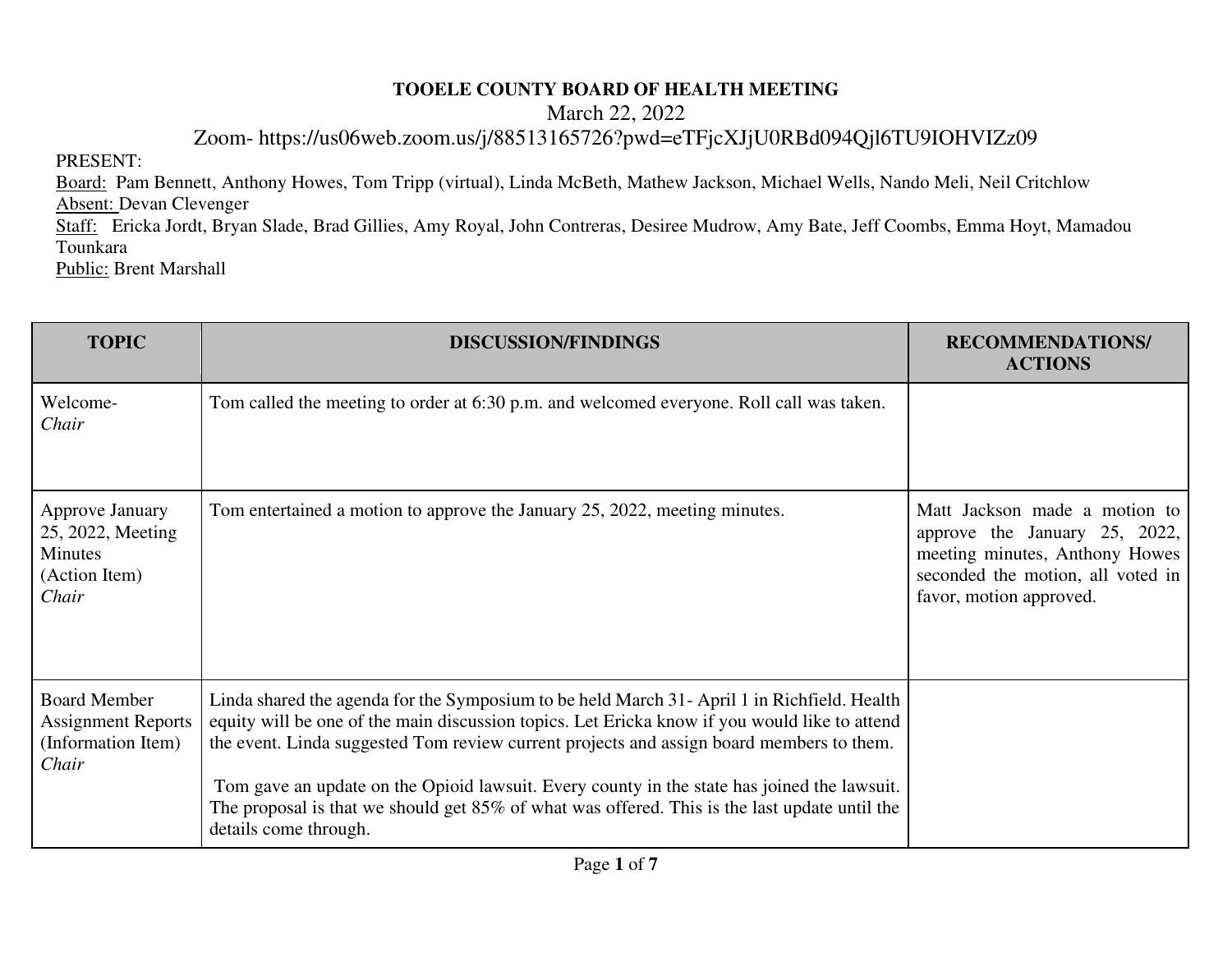| Health Officer's<br>Report                                                                                                                       | Jeff recognized Brent Marshall for serving on this board and his commitment to public<br>health. Brent was presented with a recognition award for his service. The group thanked<br>Brent.                                                                                                                                                                                                                                                                                                                                                                                                                                                                                                                                                                                                                                          |  |
|--------------------------------------------------------------------------------------------------------------------------------------------------|-------------------------------------------------------------------------------------------------------------------------------------------------------------------------------------------------------------------------------------------------------------------------------------------------------------------------------------------------------------------------------------------------------------------------------------------------------------------------------------------------------------------------------------------------------------------------------------------------------------------------------------------------------------------------------------------------------------------------------------------------------------------------------------------------------------------------------------|--|
| COVID-19 Update<br>(Information Item)<br><b>Staffing Update</b><br>(Information Item)<br>Legislative Update<br>(Information Item)<br>Jeff Coombs | Jeff presented a COVID-19 Status Report. He noted that we are in a good place for now.<br>Tooele is at its lowest case rate since August 23, 2020, but he added to keep in mind that<br>testing counts are less reliable now then they were earlier due to home test kits are not<br>included in the numbers, only lab results are. The wastewater sampling shows levels are<br>dropping significantly. Tooele is in the "low" transmission index level as is the rest of the<br>state by both the old and new standard. The CDC is working on a way to standardize<br>measurements. We will continue to monitor Summit County as they seem to have the first<br>and fastest rise in cases due to a lot of out of state travel. Jeff added that Wendover is doing<br>significantly better than was reported at the January meeting. |  |
|                                                                                                                                                  | Tooele County:<br>$21,134$ total cases<br>$\bullet$<br>677 total hospitalizations<br>96 deaths<br>Current 7 day case rate: 3.4 cases/day, lowest since August 23, 2020<br>14 day case rate per 100,000: 61<br>Beta Variant peak, 7 day case rate, 65.3 cases/day<br>Delta Variant peak, 7 day case rate, 67 cases/day                                                                                                                                                                                                                                                                                                                                                                                                                                                                                                               |  |
|                                                                                                                                                  | Three measurements that put Tooele County in the "low" transmission index level-<br>Cases per 100k past 7 days: 20.76<br>$\bullet$<br>Hospital admissions per 100k: 6.2<br>Impatient Bed Utilization: 3.4%                                                                                                                                                                                                                                                                                                                                                                                                                                                                                                                                                                                                                          |  |
|                                                                                                                                                  | In the last 28 days, Unvaccinated Utahns had:<br>1.9x greater risk of testing positive than those fully vaccinated<br>2x greater risk of testing positive than those who are boosted<br>2.2x greater risk of hospitalization than fully vaccinated<br>5.4x greater risk of hospitalization than those who are boosted<br>3.46x greater risk of dying from Covid than those fully vaccinated                                                                                                                                                                                                                                                                                                                                                                                                                                         |  |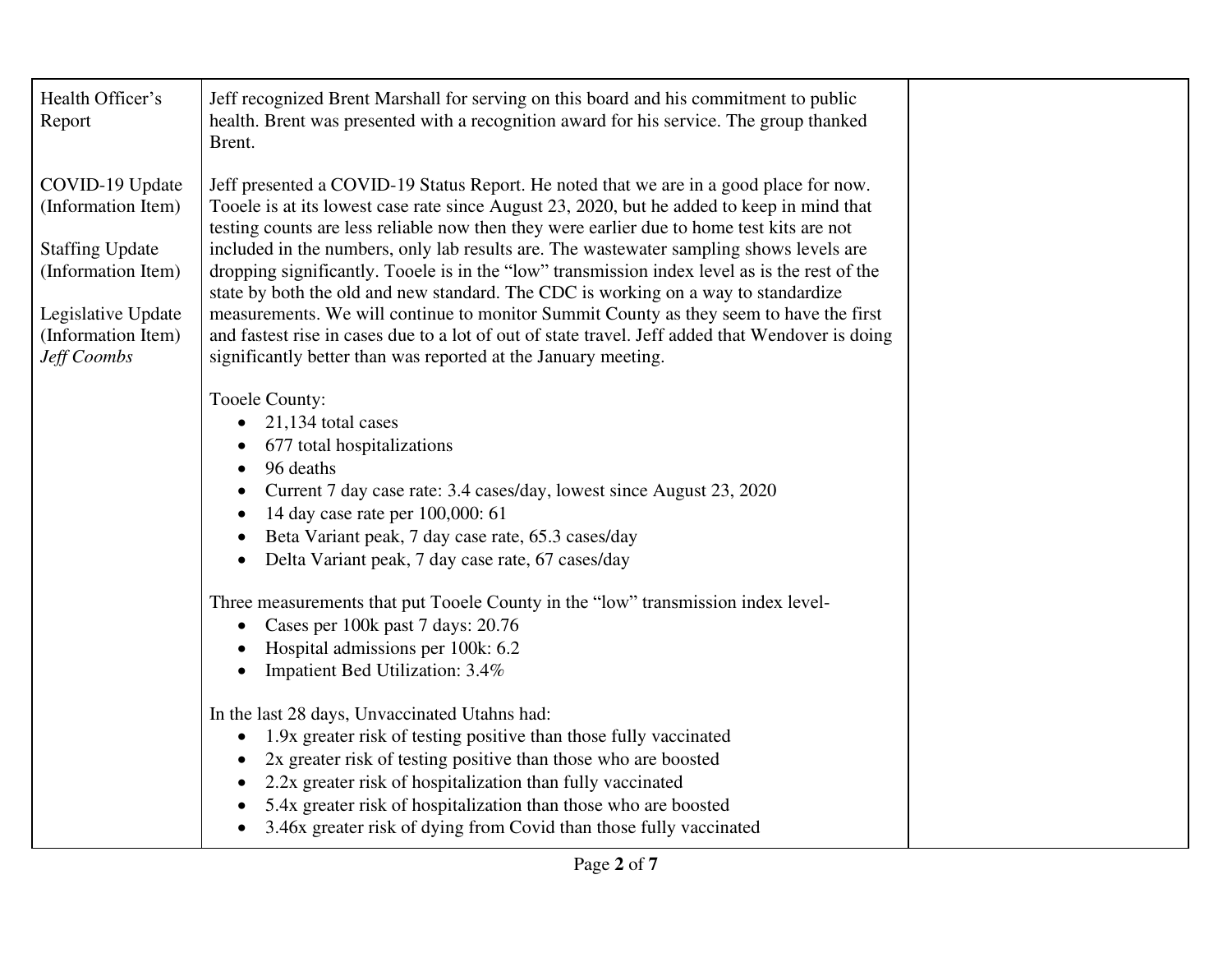## • 18.19x greater risk of dying from Covid than those who are boosted

John spoke to the group about the newest variant. He explained that each variant may have different characteristics, but what they do share is that all variants are unpredictable. B.A.2 accounts for about 12% of all new cases. Mamadou added that we are monitoring the wastewater sampling results for Tooele County. Though cases seem to have declined drastically the numbers are not completely accurate due to underreporting of an overwhelming number of samples to be processed, at home self- test kits not being reported, etc. Jeff reiterated that the vaccine may not prevent you from becoming infected, but it will reduce your risk of becoming hospitalized or dying. Pfizer has submitted for approval for those at high risk to receive a second booster and Moderna has submitted for approval for all to receive a second booster dose.

Jeff gave a staffing update. Emma McBride was hired as the WIC Secretary; Jacky Castro former WIC Secretary is now doing Spanish translation work for us by contract. Zoey Adams was hired as a Covid Support Worker, Kari Winn hired as a Food Prep Worker at the Tooele Senior Center, Emma Hoyt was hired as an Epidemiologist as well as an Accreditation Coordinator and Mamadou Tounkara was also hired as an Epidemiologist. Emma and Mamadou were introduced to the group.

Jeff gave a legislative update and shared a handout showing which bills have passed and which bills didn't. Ongoing funding for local health departments has been secured for performance management and minimum performance standards, this is the first increase in the last 25 years. This funding will allow us to continue funding our Community Health Workers and retain our current epidemiology capacity. He talked about a Covid vaccine exemption that allows employees who can prove they have been infected within a certain amount of time can be exempt from being required to get the vaccine. HB 183 requires agreement of the Utah Senate president, Speaker of the House, governor and head of state school board or superintendent to allow Test to Stay in schools. This new procedure will be very time consuming and make it futile by the time all of the permissions were given. A vaccine passport amendment did not pass, it is headed back for an interim study. HB21 requiring lead testing in schools and childcare facilities passed. Every fixture will be tested in every school and money has been made available from the state to replace fixtures if needed. Testing is optional for licensed childcare facilities. Tooele currently has 5 licensed facilities that will be offered testing. Food Trucks no longer need a secondary permit when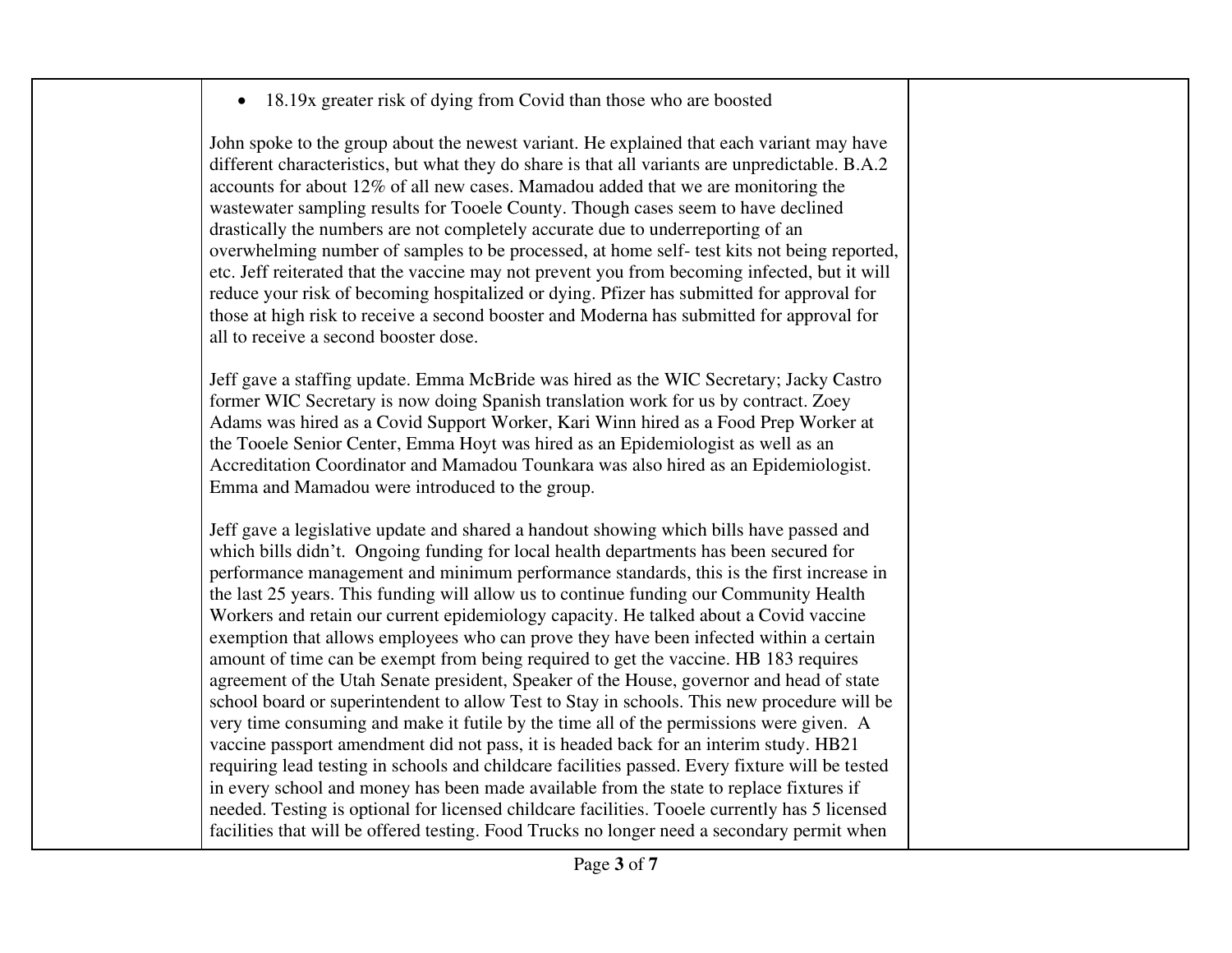|                                                                                                                                  | operating in a county other than the county where they received their original permit. We<br>will only inspect these trucks if we receive a complaint since we won't be permitting them<br>or collecting fees from them. Drinking Water Amendments authorizes the Division of<br>Drinking Water to implement an annual fee on public water systems to be deposited into the<br>Drinking Water Capacity Account. HB 336 Vehicle Registration Modifications allows a<br>county to provide information and evidence regarding a person who is suspected of<br>providing an improper address to register a vehicle in order to avoid emissions inspection.<br>SB236 Pharmacy Practice Amendments allows a nurse employed at a health department to<br>dispense a drug to treat a sexually transmitted infection. HB 341 Birth Certificate<br>Amendments was asking to provide all new births with a free birth certificate, this is going<br>back to an interim study due to the financial impact this could have. SB45 implements the<br>reorganization of the Dept. of Health and Human Services. HB80 Diabetes Prevention<br>Program allows us to bill for certain diabetes prevention services. SB0133 Food Security<br>Amendments allows for a committee to be created to coordinate state efforts in addressing<br>food security. HB182 Local Health Dept. Order Amendments excludes state facilities and<br>the capitol hill complex from the authority and jurisdiction of a local health department<br>(mask mandate). |                                                                                                                                                                                         |
|----------------------------------------------------------------------------------------------------------------------------------|-----------------------------------------------------------------------------------------------------------------------------------------------------------------------------------------------------------------------------------------------------------------------------------------------------------------------------------------------------------------------------------------------------------------------------------------------------------------------------------------------------------------------------------------------------------------------------------------------------------------------------------------------------------------------------------------------------------------------------------------------------------------------------------------------------------------------------------------------------------------------------------------------------------------------------------------------------------------------------------------------------------------------------------------------------------------------------------------------------------------------------------------------------------------------------------------------------------------------------------------------------------------------------------------------------------------------------------------------------------------------------------------------------------------------------------------------------------------------------------------------------------------------------|-----------------------------------------------------------------------------------------------------------------------------------------------------------------------------------------|
| <b>Health Promotion</b><br>Update<br>Regulation #17<br>Synthetic<br>Cannabinoids-<br>Repealed<br>(Action Item)<br>Regulation #18 | Amy Bate introduced Desiree Mudrow as a Health Educator and the Tobacco Prevention<br>and Control Manager.<br>Desiree proposed repealing Regulation #17 Synthetic Cannabinoids because it has been<br>superseded by the Synthetic Drug Abuse Prevention Act of 2012. This act classified<br>synthetic cannabinoids as a schedule 1 substance, effectively banning them.<br>Tom asked for a motion to repeal the regulation.                                                                                                                                                                                                                                                                                                                                                                                                                                                                                                                                                                                                                                                                                                                                                                                                                                                                                                                                                                                                                                                                                                 | Nando Meli made a motion to<br>repeal Regulation #17 Synthetic<br>Cannabinoids, Mike Wells<br>seconded the motion, all voted in<br>favor.                                               |
| <b>Electronic Smoking</b><br>Device-Minor<br>Corrections<br>(Action Item)<br>Amy Bate                                            | Desiree presented the proposed changes to Regulation #18 Electronic Smoking Devices and<br>explained that the changes would only update the language to reflect current state laws and<br>federal regulations. Linda asked if any of the retailers would object to the changes or want a<br>public hearing? Desiree explained the changes have already been implemented in the state<br>law and the retailers are already aware of the changes.<br>Pam asked how Tooele County is doing on tobacco compliance checks? Desiree reported<br>out of 43 inspections only about two are found in violation and they are usually not repeat<br>offenders due to significant increase in penalties for repeat violations.                                                                                                                                                                                                                                                                                                                                                                                                                                                                                                                                                                                                                                                                                                                                                                                                          | Neil Critchlow motioned to accept<br>the proposed language changes to<br><b>Regulation #18 Electronic</b><br>Smoking Devices, Nando Meli<br>seconded the motion, all voted in<br>favor. |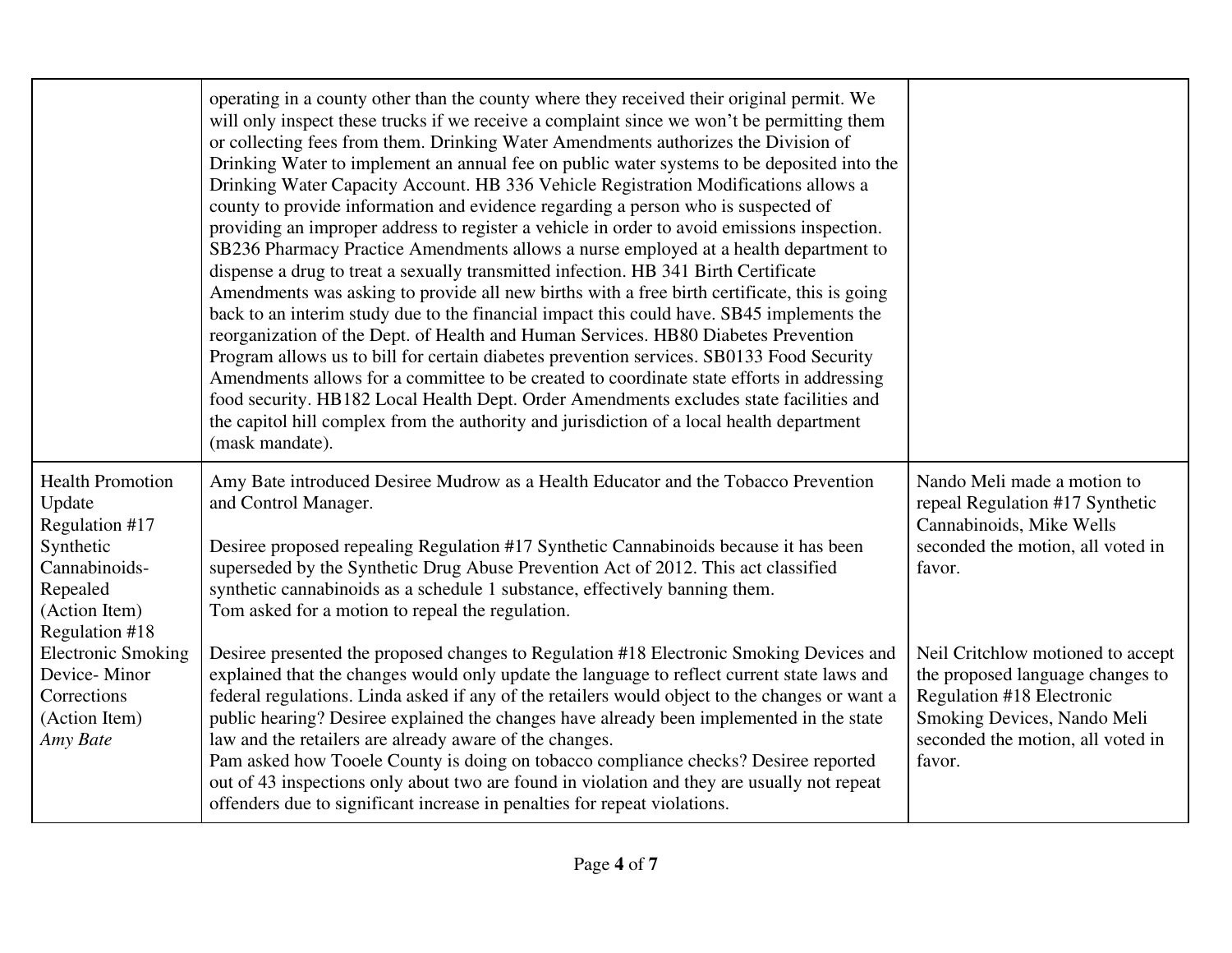| Environmental<br>Health Update<br>Proposal to Increase<br><b>Onsite Wastewater</b><br>Fee<br>(Action Item)<br><b>Bryan Slade</b> | Bryan requested approval to increase the septic system permit fee from \$300 to \$350. He<br>explained that for more than ten years now the health department has been charging a \$300<br>fee for each septic system permit. Since 2001, the state Division of Drinking Water Quality<br>(DWQ) has collected \$25 from each permit fee from all local health departments to help<br>fund its septic system operator certification program. As of July 1, 2022, the DWQ is<br>increasing the fee they collect to \$40 per permit. To help offset this fee increase, a proposal<br>is being made to increase the fee collected here at the health department from \$300 to \$350.<br>In addition to this increase being collected by the state we also implemented an online<br>application and fee payment system which also takes a portion of each fee paid online. He<br>feels this proposed increase request will also help offset these fees. Bryan was asked if a<br>review had been done to consider if the fee is covering the cost of the service. It was also<br>asked how our fee compares to what other counties charge. Bryan reported that about 70<br>permits were issued last year compared to about 130-150 in previous years. Tom suggested<br>reviewing the fee annually and to do a cost analysis with Brad. Brad explained that each<br>employee distributes their time to a specific program at the end of each pay period so they<br>would be able to research the cost of the service vs. the fee being collected. Bryan noted<br>that this fee has not been increased in at least 10 years or more. Jeff added that wages and<br>costs have increased over the last 12 years. Jeff suggested tabling the request until the next<br>meeting and at that time Bryan can present the request again with more information and<br>figures. | Matt motioned to table the<br>proposal to increase the Onsite<br>Wastewater Permit Fee until more<br>information can be provided at the<br>next meeting scheduled for May<br>12, 2022, Neil seconded the<br>motion, all voted in favor. |
|----------------------------------------------------------------------------------------------------------------------------------|----------------------------------------------------------------------------------------------------------------------------------------------------------------------------------------------------------------------------------------------------------------------------------------------------------------------------------------------------------------------------------------------------------------------------------------------------------------------------------------------------------------------------------------------------------------------------------------------------------------------------------------------------------------------------------------------------------------------------------------------------------------------------------------------------------------------------------------------------------------------------------------------------------------------------------------------------------------------------------------------------------------------------------------------------------------------------------------------------------------------------------------------------------------------------------------------------------------------------------------------------------------------------------------------------------------------------------------------------------------------------------------------------------------------------------------------------------------------------------------------------------------------------------------------------------------------------------------------------------------------------------------------------------------------------------------------------------------------------------------------------------------------------------------------------------------------------------------------------------------|-----------------------------------------------------------------------------------------------------------------------------------------------------------------------------------------------------------------------------------------|
| <b>Community Health</b><br>Update<br>Proposal to Increase<br>STD Testing Fee<br>(Action Item)<br>Amy Royal                       | Amy presented a handout showing a request to increase fees for testing and treatment of<br>sexually transmitted diseases. Amy noted that our county has increased in population which<br>has resulted in an increased number of tests being requested. She explained that no fee is<br>charged for the following priority populations: adolescents and young adults and their<br>partners (age 15-24), men who have sex with men and their partners, pregnant women and<br>their partners, contacts to syphilis and gonorrhea and non-white clients who engage in high-<br>risk sexual behavior; the state pays for their tests and treatment (we can charge an office<br>visit fee), but all others not in this group are charged for testing and treatment. She also<br>explained that the health department is unable to bill health insurance for testing or<br>treatment. She explained there are many steps involved in completing this service including,<br>patient check-in, charting, gathering history, appointments, call back for results and<br>notifying potentially exposed partners etc. Pam asked if a sliding scale was used to decide<br>how much to charge those who must pay?<br>Reasons people come here to be tested and treated instead of a doctor's office:                                                                                                                                                                                                                                                                                                                                                                                                                                                                                                                                                                         | Neil motioned to table the<br>proposed fee increase until more<br>information can be provided at the<br>next meeting May 12, 2022,<br>Nando seconded the motion, all<br>voted in favor.                                                 |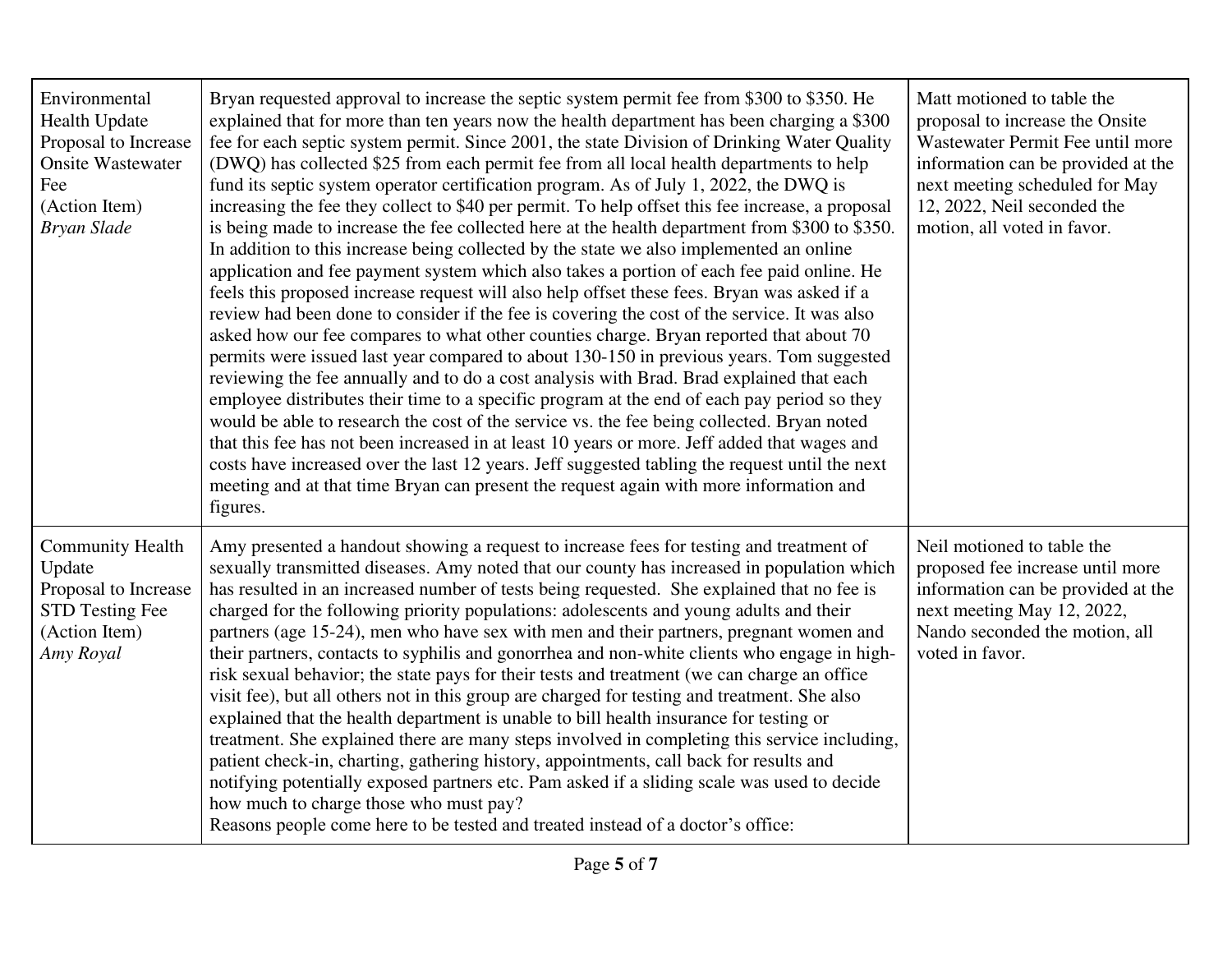|                                                                       | Clients want the confidentiality; they don't want their insurance to put this on their<br>$\bullet$<br>health record<br>By state law we cannot share this type of medical information about a minor to their<br>$\bullet$<br>parents if they come here for testing or treatment<br>Our fees are cheaper than local doctor offices and other health departments.<br>Tom felt a cost analysis needs to be done to calculate what the fee should be in order to<br>break even for the service, Neil agreed. Jeff explained that the STD program receives a<br>small amount of contract funding from the state to pay for those in the priority population,<br>but overall time spent on this program will always be subsidized by the general funds. Amy<br>added that about 60 tests were completed in 2020 and 90 tests in 2021. Tom suggested<br>tabling this fee increase proposal until the next meeting when more detailed cost analysis<br>can be reviewed.                                                                                                |                                                                                                                            |
|-----------------------------------------------------------------------|----------------------------------------------------------------------------------------------------------------------------------------------------------------------------------------------------------------------------------------------------------------------------------------------------------------------------------------------------------------------------------------------------------------------------------------------------------------------------------------------------------------------------------------------------------------------------------------------------------------------------------------------------------------------------------------------------------------------------------------------------------------------------------------------------------------------------------------------------------------------------------------------------------------------------------------------------------------------------------------------------------------------------------------------------------------|----------------------------------------------------------------------------------------------------------------------------|
| <b>Aging Services</b><br>Update<br>(Information Item)<br>Jamie Zwerin | Jeff provided an update on Aging Services as Jamie was not able to attend the meeting. The<br>Grantsville Senior Center has fully reopened after flooding caused major damage. Repairs<br>have been completed and now some landscape work is being done. Once the landscape<br>project is completed an open house will be held. Masks are no longer required, and<br>participation is starting to increase.                                                                                                                                                                                                                                                                                                                                                                                                                                                                                                                                                                                                                                                    |                                                                                                                            |
| <b>Financial Report</b><br>(Action Item)<br><b>Brad Gillies</b>       | Brad summarized the following for the Financial Report for the Two Months Ended<br>February 28, 2022 (16.7% of year)<br>REVENUE- Operating revenue through February 28, 2022 was about \$373,000 or about<br>8% of the budget. Payments for state contracts and grants were about \$165,000 or about 5%<br>of budget. Payments from the State for February had not been received as of the end of<br>February. Fees for services were about \$208,000 or about 15% of budget. The receipt of<br>fees for services is seasonal.<br>EXPENSES- Operating expenses were about \$816,000 or about 13% of the annual budget.<br>All departments were under budget. COVID related direct expenses, as well as some<br>allocated departmental expenses are funded through COVID grants.<br>NET OPERATING- Net operating shortfall for the two months was about \$442,000 or<br>about 29% of what was budgeted for the year. This shortfall is covered by other budgeted<br>sources including a county contribution of about \$455,000 for the year and about \$893,000 | Tom made a motion to accept the<br>financial report, Michael seconded<br>the motion, all voted in favor,<br>motion passed. |